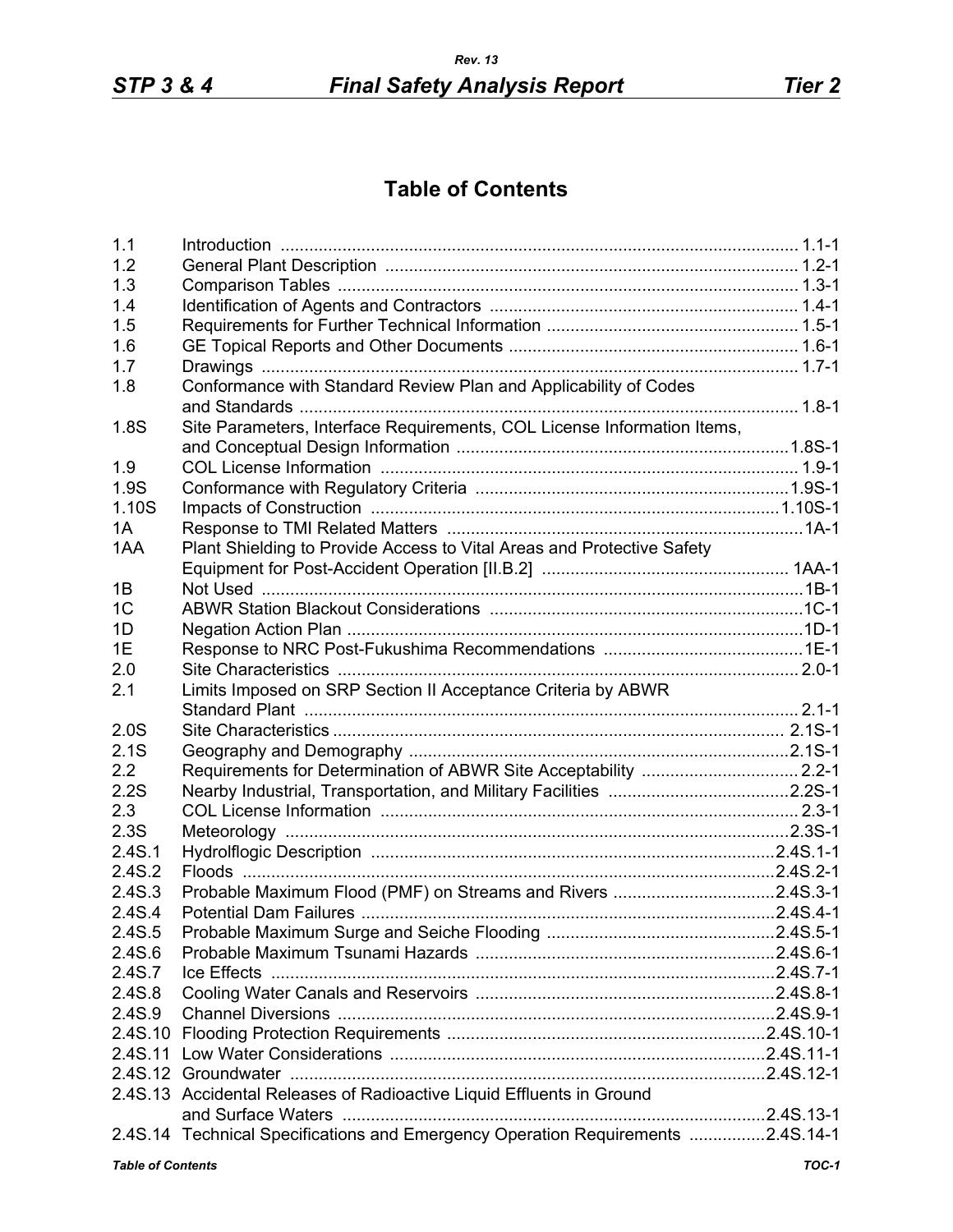| 2.5S           |                                                                                  |  |
|----------------|----------------------------------------------------------------------------------|--|
| 2.5S.1         |                                                                                  |  |
|                |                                                                                  |  |
| 2.5S.2         |                                                                                  |  |
| 2.5S.3         |                                                                                  |  |
| 2.5S.4         |                                                                                  |  |
| 2.5S.5         |                                                                                  |  |
| 2A             | Input to CRAC 2 Computer Code for Determination of ABWR                          |  |
|                |                                                                                  |  |
| 3.1            |                                                                                  |  |
| 3.2            |                                                                                  |  |
| 3.3            |                                                                                  |  |
| 3.4            |                                                                                  |  |
| 3.5            |                                                                                  |  |
| 3.6            | Protection Against Dynamic Effects Associated with the Postulated                |  |
|                |                                                                                  |  |
| 3.7            |                                                                                  |  |
| 3.8            |                                                                                  |  |
| 3.9            |                                                                                  |  |
| 3.9S           |                                                                                  |  |
| 3.10           | Seismic and Dynamic Qualification of Mechanical and Electrical Equipment  3.10-1 |  |
| 3.11           | Environmental Qualification of Safety-Related Mechanical and                     |  |
|                |                                                                                  |  |
| 3.12           |                                                                                  |  |
| 3.12S          |                                                                                  |  |
| 3.13           | Secondary Containment and Divisional Separation Zones - Barrier                  |  |
|                |                                                                                  |  |
| 3.13S          |                                                                                  |  |
| 3A             |                                                                                  |  |
| 3B             |                                                                                  |  |
|                |                                                                                  |  |
| 3C             | Computer Programs Used in the Design and Analysis of Seismic                     |  |
|                |                                                                                  |  |
| 3D             | Computer Programs Used in the Design of Components, Equipment                    |  |
|                |                                                                                  |  |
| 3E             |                                                                                  |  |
| 3F             |                                                                                  |  |
| 3G             |                                                                                  |  |
| 3H             | Details and Evaluation Results of Seismic Category 1 Structures 3H-1             |  |
| 3 <sub>l</sub> |                                                                                  |  |
| 3J             |                                                                                  |  |
| 3K             | Designated NEDE-24326-1-P Material Which May Not Change                          |  |
|                |                                                                                  |  |
| 3L             |                                                                                  |  |
| 3M             | Resolution Of Intersystem Loss Of Coolant Accident For ABWR 3M-1                 |  |
| 3MA            |                                                                                  |  |
| 4.0            |                                                                                  |  |
| 4.1            |                                                                                  |  |
| 4.2            |                                                                                  |  |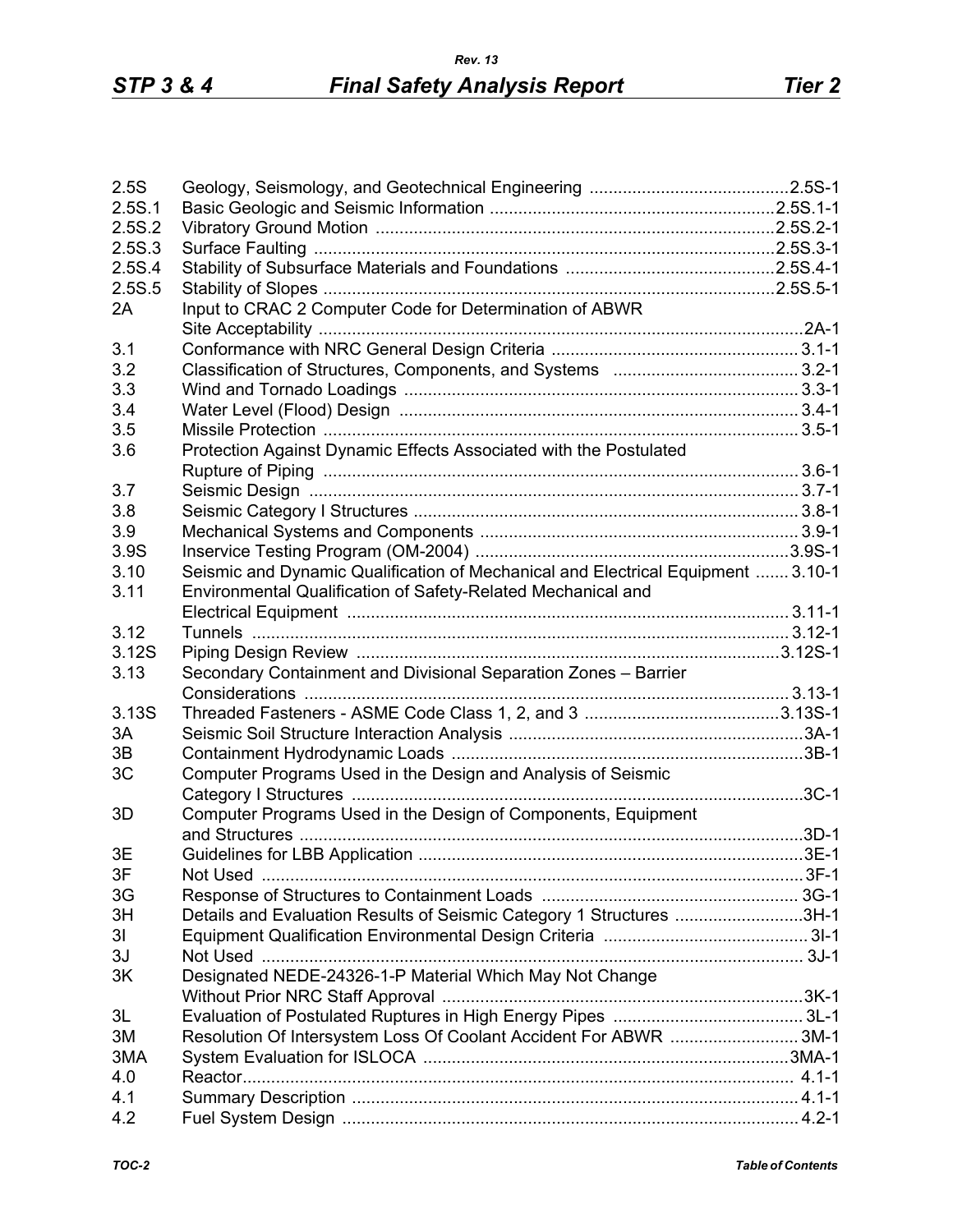| 4.3        |                                                                                                                  |  |
|------------|------------------------------------------------------------------------------------------------------------------|--|
| 4.4        |                                                                                                                  |  |
| 4.5        |                                                                                                                  |  |
| 4.6        |                                                                                                                  |  |
| 4A         | Typical Control Rod Patterns and Associated Power Distribution for ABWR 4A-1                                     |  |
| 4B         |                                                                                                                  |  |
| 4C         |                                                                                                                  |  |
| 4D         | Reference Fuel Design Compliance with Acceptance Criteria 4D-1                                                   |  |
| 5.0        |                                                                                                                  |  |
|            |                                                                                                                  |  |
| 5.1<br>5.2 |                                                                                                                  |  |
|            |                                                                                                                  |  |
| 5.3        |                                                                                                                  |  |
| 5.4        |                                                                                                                  |  |
| 5A         |                                                                                                                  |  |
| 5B         |                                                                                                                  |  |
| 6          |                                                                                                                  |  |
| 6.0        |                                                                                                                  |  |
| 6.1        |                                                                                                                  |  |
| 6.2        |                                                                                                                  |  |
| 6.3        |                                                                                                                  |  |
| 6.4        |                                                                                                                  |  |
| 6.5        |                                                                                                                  |  |
| 6.6        | Preservice and Inservice Inspection, and Testing of Class 2 and 3                                                |  |
|            |                                                                                                                  |  |
| 6.7        |                                                                                                                  |  |
| 6A         |                                                                                                                  |  |
| 6B         |                                                                                                                  |  |
| 6C         |                                                                                                                  |  |
| 6D         |                                                                                                                  |  |
| 6E         |                                                                                                                  |  |
| 7.0        |                                                                                                                  |  |
| 7.1        |                                                                                                                  |  |
| 7.1S       |                                                                                                                  |  |
| 7.2        | Reactor Protection (Trip) System (RPS)—Instrumentation and Controls  7.2-1                                       |  |
| 7.3        | Engineered Safety Feature Systems, Instrumentation and Control 7.3-1                                             |  |
| 7.4        |                                                                                                                  |  |
| 7.5        |                                                                                                                  |  |
| 7.6        |                                                                                                                  |  |
| 7.6S       |                                                                                                                  |  |
| 7.7        |                                                                                                                  |  |
| 7.8        | 7.8-1. 7.8-1 . The Director School of the University of the University of the University ODL License Information |  |
| 7.8S       |                                                                                                                  |  |
| 7.9S       |                                                                                                                  |  |
| 7A         | Design Response to Appendix B, ABWR LRB Instrumentation and Controls 7A-1                                        |  |
| 7B         | Implementation Requirements for Hardware/Software Development 7B-1                                               |  |
| 7C         | Defense Against Common-Mode Failure in Safety-Related,                                                           |  |
|            |                                                                                                                  |  |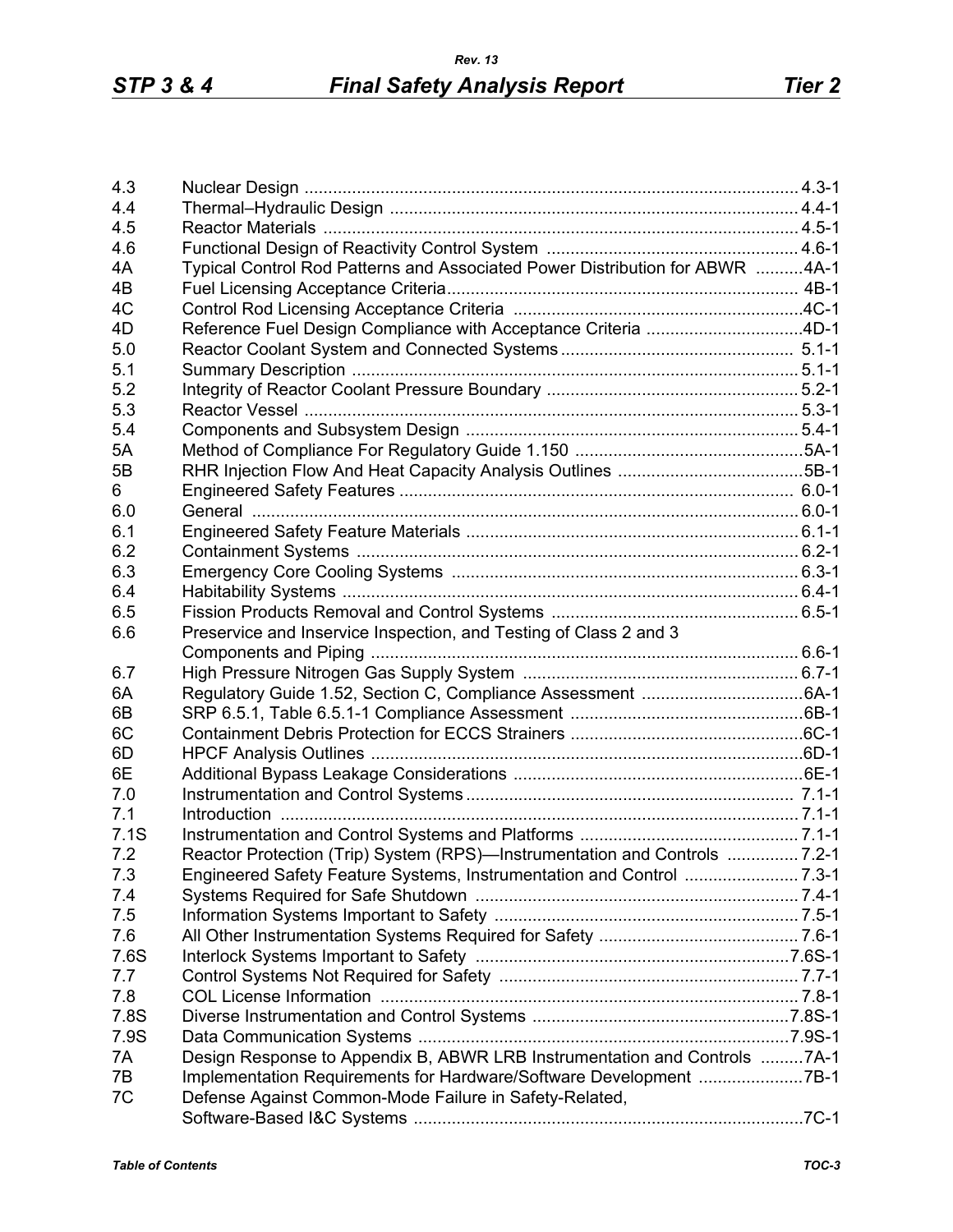| 7DS        | Digital Instrumentation and Control Design Verification for Safety-Related |  |
|------------|----------------------------------------------------------------------------|--|
|            |                                                                            |  |
| 8.0        |                                                                            |  |
| 8.1        |                                                                            |  |
| 8.2        |                                                                            |  |
| 8.3        |                                                                            |  |
| 8.4S       |                                                                            |  |
| 8A         |                                                                            |  |
| 9.0        |                                                                            |  |
| 9.1        |                                                                            |  |
| 9.2        |                                                                            |  |
| 9.3        |                                                                            |  |
| 9.4        |                                                                            |  |
| 9.5        |                                                                            |  |
| <b>9A</b>  |                                                                            |  |
| 9B         | Summary of Analysis Supporting Fire Protection Design Requirements 9B-1    |  |
| 9C         |                                                                            |  |
| 9D         |                                                                            |  |
| 9E         |                                                                            |  |
| 10.0       |                                                                            |  |
| 10.1       |                                                                            |  |
| 10.2       |                                                                            |  |
| 10.3       |                                                                            |  |
| 10.4       |                                                                            |  |
| 11.0       |                                                                            |  |
| 11.1       |                                                                            |  |
| 11.2       |                                                                            |  |
| 11.3       |                                                                            |  |
| 11.4       |                                                                            |  |
| 11.5       | Process and Effluent Radiological Monitoring and Sampling Systems  11.5-1  |  |
| 11.6       |                                                                            |  |
| <b>11A</b> |                                                                            |  |
| 12.0       |                                                                            |  |
| 12.1       | Ensuring that Occupational Radiation Exposures are ALARA  12.1-1           |  |
| 12.2       |                                                                            |  |
| 12.3       |                                                                            |  |
| 12.4       |                                                                            |  |
| 12.5       |                                                                            |  |
| 12.5S      |                                                                            |  |
| 12A        |                                                                            |  |
| 12B        |                                                                            |  |
| 13.0       |                                                                            |  |
| 13.1       |                                                                            |  |
| 13.2       |                                                                            |  |
| 13.3       |                                                                            |  |
| 13.4       |                                                                            |  |
| 13.4S      |                                                                            |  |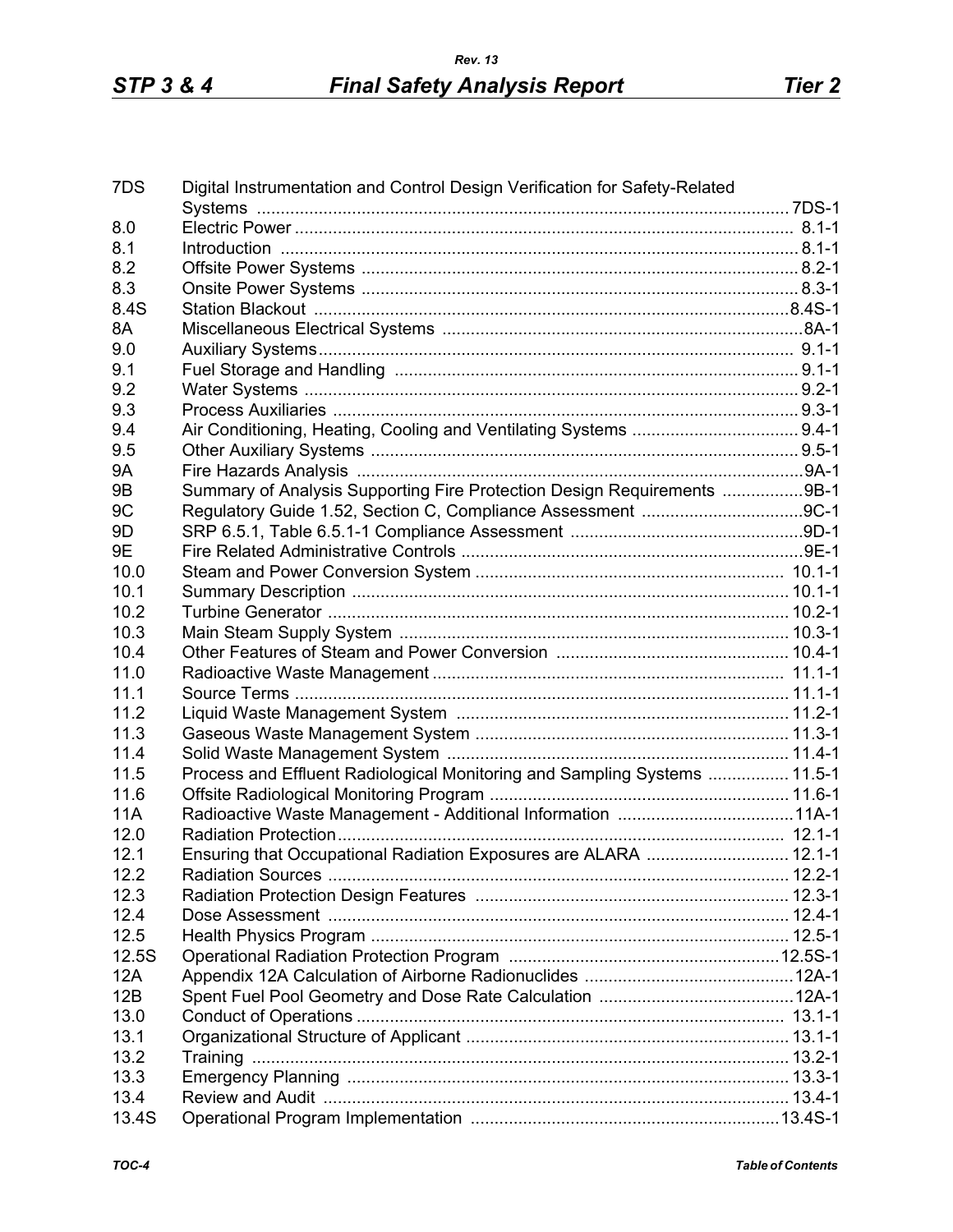| 13.5            |                                                                                    |  |
|-----------------|------------------------------------------------------------------------------------|--|
| 13.6            |                                                                                    |  |
| 13.7            |                                                                                    |  |
| 14.0S           |                                                                                    |  |
| 14.0            |                                                                                    |  |
| 14.1            | Specific Information to be Included in Preliminary Safety Analysis Reports  14.1-1 |  |
| 14.1S           | Specific Information to be Addressed For the Initial Plant Test Program  14.1S-1   |  |
| 14.2            | Specific Information to be Included in Final Safety Analysis Reports  14.2-1       |  |
| 14.2S           |                                                                                    |  |
| 14.3            |                                                                                    |  |
| 14.3S           | Inspections, Tests, Analyses and Acceptance Criteria (ITAAC) 14.3S-1               |  |
| 15.0            |                                                                                    |  |
| 15.1            |                                                                                    |  |
| 15.1S           |                                                                                    |  |
| 15.2            |                                                                                    |  |
| 15.3            |                                                                                    |  |
|                 |                                                                                    |  |
| 15.4            |                                                                                    |  |
| 15.5            |                                                                                    |  |
| 15.6            |                                                                                    |  |
| 15.7            |                                                                                    |  |
| 15.8            |                                                                                    |  |
| <b>15A</b>      |                                                                                    |  |
| 15B             |                                                                                    |  |
| <b>15C</b>      |                                                                                    |  |
| 15D             | Probability Analysis of Pressure Regulator Downscale Failure 15D-1                 |  |
| 15E             |                                                                                    |  |
| 15F             |                                                                                    |  |
| 16.0            |                                                                                    |  |
| 17              |                                                                                    |  |
| 17.0            |                                                                                    |  |
| 17.1            |                                                                                    |  |
| 17.2            |                                                                                    |  |
| 17.3            |                                                                                    |  |
| 17.4S           |                                                                                    |  |
| 17.5S           |                                                                                    |  |
| 17.6S           |                                                                                    |  |
| 18.0            |                                                                                    |  |
| 18.1            |                                                                                    |  |
| 18.2            |                                                                                    |  |
| 18.3            |                                                                                    |  |
| 18.4            |                                                                                    |  |
| 18.5            |                                                                                    |  |
|                 |                                                                                    |  |
| 18.6            |                                                                                    |  |
| 18.7            |                                                                                    |  |
| 18.8            |                                                                                    |  |
| 18A             |                                                                                    |  |
| 18 <sub>B</sub> | Differences Between BWROG EPG Revision 4 and ABWR EPG 18B-1                        |  |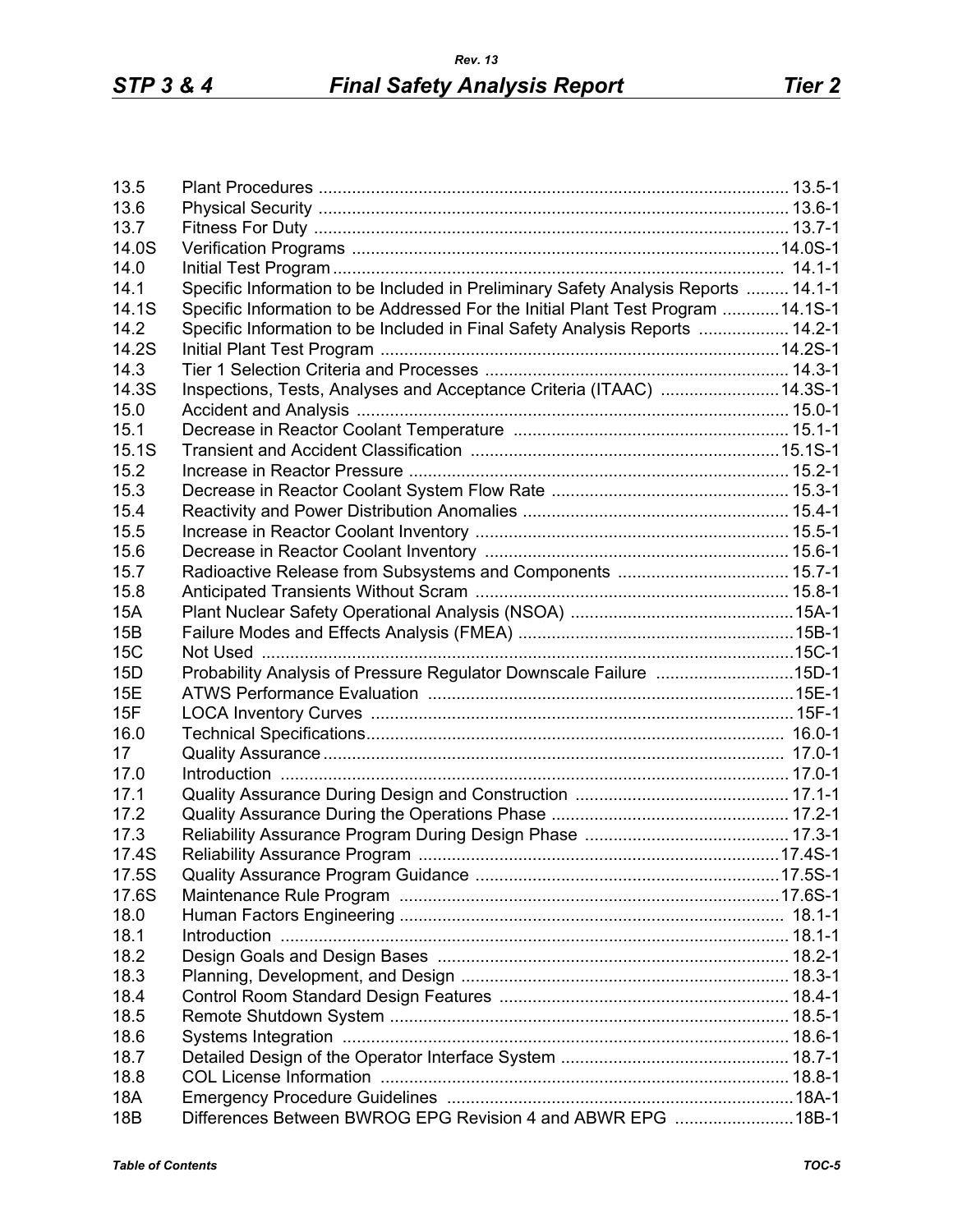| Emergency Procedures Guidelines-Input Data and Calculation Results 18D-1<br>18D<br>ABWR Human-System Interface Design Implementation Process  18E-1<br>18E<br>18F<br>18G<br>Supporting Analysis for Emergency Operation Information and Controls 18H-1<br>18H<br>19.0<br>19.1<br>19.1S<br>19.2<br>19.3<br>19.4<br>19.4S<br>19.5<br>19.6<br>19.7<br>19.8<br>19.9<br>Assumptions and Insights Related to Systems Outside of ABWR<br>19.10<br>19.11<br>19.12<br>19.13<br>19A<br>Resolution of Applicable Unresolved Safety Issues and Generic Safety<br>19 <sub>B</sub><br>19C<br>19 <sub>D</sub><br>19E<br>19EA<br>19EB<br>19EC<br>19ED<br>19EE<br>19F<br>19FA<br>19G<br>19H<br>191<br>19J<br>19K<br>19L<br>19M<br>Analysis of Common-Cause Failure of <b>Multiplex Essential Communications</b><br><b>19N</b><br>190<br>Evaluation of Potential Modifications to the ABWR Design  19P-1<br>19P | 18 <sub>C</sub> |  |
|-----------------------------------------------------------------------------------------------------------------------------------------------------------------------------------------------------------------------------------------------------------------------------------------------------------------------------------------------------------------------------------------------------------------------------------------------------------------------------------------------------------------------------------------------------------------------------------------------------------------------------------------------------------------------------------------------------------------------------------------------------------------------------------------------------------------------------------------------------------------------------------------------|-----------------|--|
|                                                                                                                                                                                                                                                                                                                                                                                                                                                                                                                                                                                                                                                                                                                                                                                                                                                                                               |                 |  |
|                                                                                                                                                                                                                                                                                                                                                                                                                                                                                                                                                                                                                                                                                                                                                                                                                                                                                               |                 |  |
|                                                                                                                                                                                                                                                                                                                                                                                                                                                                                                                                                                                                                                                                                                                                                                                                                                                                                               |                 |  |
|                                                                                                                                                                                                                                                                                                                                                                                                                                                                                                                                                                                                                                                                                                                                                                                                                                                                                               |                 |  |
|                                                                                                                                                                                                                                                                                                                                                                                                                                                                                                                                                                                                                                                                                                                                                                                                                                                                                               |                 |  |
|                                                                                                                                                                                                                                                                                                                                                                                                                                                                                                                                                                                                                                                                                                                                                                                                                                                                                               |                 |  |
|                                                                                                                                                                                                                                                                                                                                                                                                                                                                                                                                                                                                                                                                                                                                                                                                                                                                                               |                 |  |
|                                                                                                                                                                                                                                                                                                                                                                                                                                                                                                                                                                                                                                                                                                                                                                                                                                                                                               |                 |  |
|                                                                                                                                                                                                                                                                                                                                                                                                                                                                                                                                                                                                                                                                                                                                                                                                                                                                                               |                 |  |
|                                                                                                                                                                                                                                                                                                                                                                                                                                                                                                                                                                                                                                                                                                                                                                                                                                                                                               |                 |  |
|                                                                                                                                                                                                                                                                                                                                                                                                                                                                                                                                                                                                                                                                                                                                                                                                                                                                                               |                 |  |
|                                                                                                                                                                                                                                                                                                                                                                                                                                                                                                                                                                                                                                                                                                                                                                                                                                                                                               |                 |  |
|                                                                                                                                                                                                                                                                                                                                                                                                                                                                                                                                                                                                                                                                                                                                                                                                                                                                                               |                 |  |
|                                                                                                                                                                                                                                                                                                                                                                                                                                                                                                                                                                                                                                                                                                                                                                                                                                                                                               |                 |  |
|                                                                                                                                                                                                                                                                                                                                                                                                                                                                                                                                                                                                                                                                                                                                                                                                                                                                                               |                 |  |
|                                                                                                                                                                                                                                                                                                                                                                                                                                                                                                                                                                                                                                                                                                                                                                                                                                                                                               |                 |  |
|                                                                                                                                                                                                                                                                                                                                                                                                                                                                                                                                                                                                                                                                                                                                                                                                                                                                                               |                 |  |
|                                                                                                                                                                                                                                                                                                                                                                                                                                                                                                                                                                                                                                                                                                                                                                                                                                                                                               |                 |  |
|                                                                                                                                                                                                                                                                                                                                                                                                                                                                                                                                                                                                                                                                                                                                                                                                                                                                                               |                 |  |
|                                                                                                                                                                                                                                                                                                                                                                                                                                                                                                                                                                                                                                                                                                                                                                                                                                                                                               |                 |  |
|                                                                                                                                                                                                                                                                                                                                                                                                                                                                                                                                                                                                                                                                                                                                                                                                                                                                                               |                 |  |
|                                                                                                                                                                                                                                                                                                                                                                                                                                                                                                                                                                                                                                                                                                                                                                                                                                                                                               |                 |  |
|                                                                                                                                                                                                                                                                                                                                                                                                                                                                                                                                                                                                                                                                                                                                                                                                                                                                                               |                 |  |
|                                                                                                                                                                                                                                                                                                                                                                                                                                                                                                                                                                                                                                                                                                                                                                                                                                                                                               |                 |  |
|                                                                                                                                                                                                                                                                                                                                                                                                                                                                                                                                                                                                                                                                                                                                                                                                                                                                                               |                 |  |
|                                                                                                                                                                                                                                                                                                                                                                                                                                                                                                                                                                                                                                                                                                                                                                                                                                                                                               |                 |  |
|                                                                                                                                                                                                                                                                                                                                                                                                                                                                                                                                                                                                                                                                                                                                                                                                                                                                                               |                 |  |
|                                                                                                                                                                                                                                                                                                                                                                                                                                                                                                                                                                                                                                                                                                                                                                                                                                                                                               |                 |  |
|                                                                                                                                                                                                                                                                                                                                                                                                                                                                                                                                                                                                                                                                                                                                                                                                                                                                                               |                 |  |
|                                                                                                                                                                                                                                                                                                                                                                                                                                                                                                                                                                                                                                                                                                                                                                                                                                                                                               |                 |  |
|                                                                                                                                                                                                                                                                                                                                                                                                                                                                                                                                                                                                                                                                                                                                                                                                                                                                                               |                 |  |
|                                                                                                                                                                                                                                                                                                                                                                                                                                                                                                                                                                                                                                                                                                                                                                                                                                                                                               |                 |  |
|                                                                                                                                                                                                                                                                                                                                                                                                                                                                                                                                                                                                                                                                                                                                                                                                                                                                                               |                 |  |
|                                                                                                                                                                                                                                                                                                                                                                                                                                                                                                                                                                                                                                                                                                                                                                                                                                                                                               |                 |  |
|                                                                                                                                                                                                                                                                                                                                                                                                                                                                                                                                                                                                                                                                                                                                                                                                                                                                                               |                 |  |
|                                                                                                                                                                                                                                                                                                                                                                                                                                                                                                                                                                                                                                                                                                                                                                                                                                                                                               |                 |  |
|                                                                                                                                                                                                                                                                                                                                                                                                                                                                                                                                                                                                                                                                                                                                                                                                                                                                                               |                 |  |
|                                                                                                                                                                                                                                                                                                                                                                                                                                                                                                                                                                                                                                                                                                                                                                                                                                                                                               |                 |  |
|                                                                                                                                                                                                                                                                                                                                                                                                                                                                                                                                                                                                                                                                                                                                                                                                                                                                                               |                 |  |
|                                                                                                                                                                                                                                                                                                                                                                                                                                                                                                                                                                                                                                                                                                                                                                                                                                                                                               |                 |  |
|                                                                                                                                                                                                                                                                                                                                                                                                                                                                                                                                                                                                                                                                                                                                                                                                                                                                                               |                 |  |
|                                                                                                                                                                                                                                                                                                                                                                                                                                                                                                                                                                                                                                                                                                                                                                                                                                                                                               |                 |  |
|                                                                                                                                                                                                                                                                                                                                                                                                                                                                                                                                                                                                                                                                                                                                                                                                                                                                                               |                 |  |
|                                                                                                                                                                                                                                                                                                                                                                                                                                                                                                                                                                                                                                                                                                                                                                                                                                                                                               |                 |  |
|                                                                                                                                                                                                                                                                                                                                                                                                                                                                                                                                                                                                                                                                                                                                                                                                                                                                                               |                 |  |
|                                                                                                                                                                                                                                                                                                                                                                                                                                                                                                                                                                                                                                                                                                                                                                                                                                                                                               |                 |  |
|                                                                                                                                                                                                                                                                                                                                                                                                                                                                                                                                                                                                                                                                                                                                                                                                                                                                                               |                 |  |
|                                                                                                                                                                                                                                                                                                                                                                                                                                                                                                                                                                                                                                                                                                                                                                                                                                                                                               |                 |  |